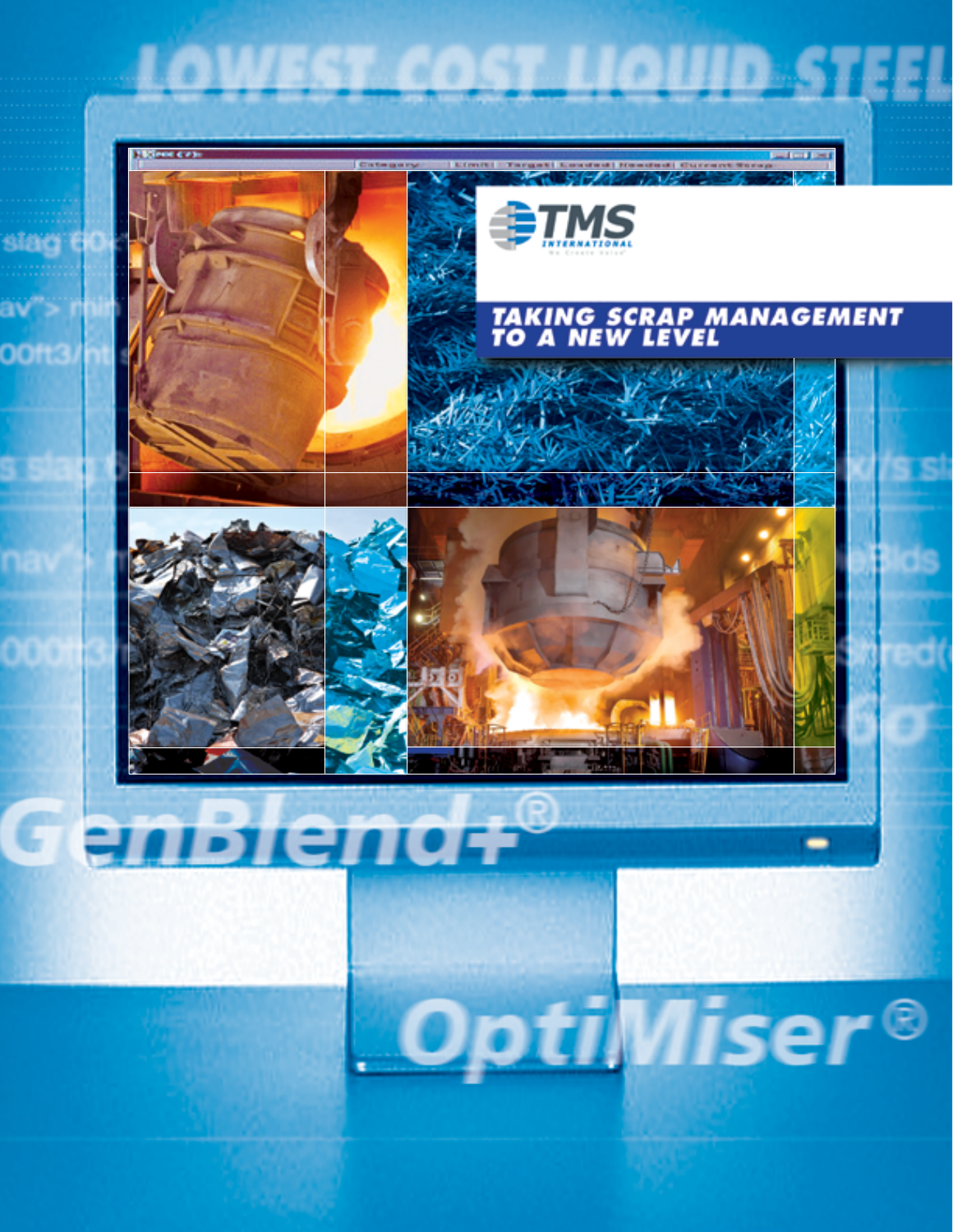# TMS **International takes**

**scrap management to a new level with its Scrap OptiMiser® and GenBlend+® optimization software programs.** 

**These sophisticated, proprietary purchasing and melt-chemistry optimization programs detertermine the optimal scrap mix for every heat melt order. Our programs ensure the lowest cost liquid steel and are designed to help you save m o n ey by producing t h e lowest cost liquid steel!**

# Scrap OptiMiser®

*Monthly Scrap Purchase Optimization*

The Scrap OptiMiser® was conceived by steelmakers in collaboration with metallurgical and purchasing experts to consider all aspects of the steelmaking process as it relates to costs, as well as metallurgical and operational constraints. In today's competitive steelmaking market it is essential that your scrap purchase be optimized to the lowest cost, not the lowest scrap purchased cost, but to the *lowest liquid steel cost.*

The system is comprised of two main software components and a team of Customer Service Technicians.

> The model calculates the lowest cost to produce a specified number of steel heats. The production run is divided into groups of heats based on target chemistries. The model makes use of an extensive library of scrap types and shop specific parameters to predict liquid steel chemistry. The scrap data has been accumulated and refined through years of analysis and experience working with scraps of all types and from different regions.

# How the Scrap OptiMiser® **Works**

The model optimizes the campaign's scrap requirements, taking into account the production schedule and the scrap value relative to the current market.

# TMS International Unique Scrap Management System

The first software component is the Scrap OptiMiser®. This program is a simulation model that performs leastcost monthly scrap optimization calculations in a user-friendly environment, while providing the most sophisticated logic available on the market.

The second software component of the Scrap OptiMiser® System is the real-time process control GenBlend+® program. This software runs on the shop floor and assures least-cost steel is produced with every heat.

These two components work hand in hand and are the primary tools of the TMS International optimization team.

The GenBlend+® program can also be configured to work strictly as a data collection tool for sites that need reliable information from their scrap yard operations but are not in the position to take full advantage of the Scrap OptiMiser® System.



# *The Scrap OptiMiser System for BOF and Electric Arc Furnace Shops*

*Front cover: photograph lower left, Electric Arc Furnace (EAF) with a charge bucket above it, Courtesy of Siemens.* **Our process specialists work with** melt shop personnel to study shop logistics and unique process requirements. This information is used to customize GenBlend+® to emulate shop operations.

Market information is entered as blocks of available scrap offers by

scrap type. The program selects the scrap blocks that will give the lowest production costs based upon the constraints of chemistry and shop operating practices.

TMS International maintains the physical and chemical characteristics of each scrap grade. Scrap grades can be further defined by region and or individual supplier characteristics. The model uses this database to perform a complete heat (energy) and mass (yield) balance. This database of scrap characteristics will be maintained and reviewed on a regular basis and tuned through analysis by a TMS International Customer Service Representative.

The program is currently being used in several different countries and can be easily switched from working in either English or Metric units.

# GenBlend+®

*Maintains Purchase Savings in Scrap Loading*

GenBlend+® is a sophisticated proprietary melt chemistry optimization computer model developed by TMS International that produces the

lowest-cost liquid steel. GenBlend+® generates real-time scrap charges based on grade chemistries, shop constraints, current scrap availability and cost. Optimal use of the scrap

available ensures lowest cost liquid steel. Computers are located in the scrap yard, either in the cranes themselves or a central location. Operators select a melt order from a list of scheduled steel orders. In a matter of seconds, GenBlend+® will determine and then display, the lowest-cost scrap recipe that meets the chemistry and volume requirements of the selected order using only scraps that are available to

the operator.

GenBlend+® can be configured to generate dynamic scrap charges or follow fixed menu scrap charges depending on melt shop preferences.

The GenBlend+® system interfaces with the mill computer systems and scales in order to gather all scrap process related information. This data is used to monitor and tune system performance and provide a database for analysis. The interface with the mill computers and the crane operator are customized to provide the most efficient mode of operation.

Logistics are a crucial part of the Scrap OptiMiser® System because the money saved in melting more

cost effective scrap will evaporate if the scrap charge cannot be marshaled without delaying the furnace.

TMS International is a world leader in scrap and material handling and can provide help with scrap yard logistics and engineering.

# Scrap Optimization Software Implementation

Our software engineers work with mill process control personnel to determine where and how mill internal computer systems are gathering information. Data flow is a critical ingredient to the overall process. The TMS International system receives grade-specific information from the shop computers and provides results of the scrap loading procedure the moment loading is complete.

Through optimization of the scrap buy and controlling your process in the scrap yard, savings of hundreds of thousands of dollars per month are possible.